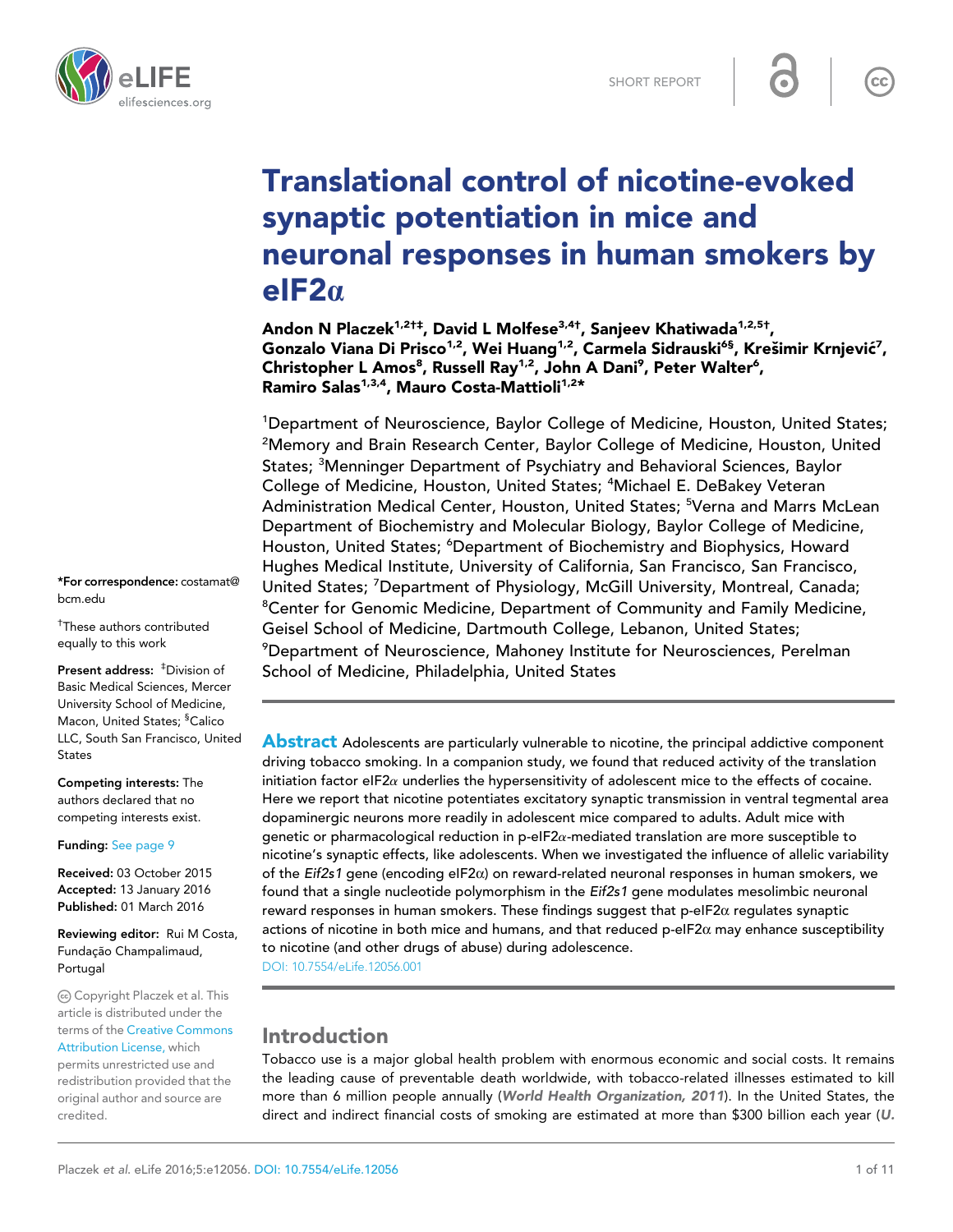**eLife digest** Nicotine addiction is a serious public health problem. People who start using nicotine during adolescence are more likely to become addicted to it during adulthood, but the reasons for this are not well understood. Nicotine causes long-lasting changes in the brain that are responsible for the feelings of pleasure and reward. In particular, nicotine strengthens the connections between neurons at structures called synapses and increases communication between reward-related neurons in key reward areas of the brain. This hijacking of the natural reward system requires new proteins to be made. However, the relationship between protein synthesis and adolescents being particularly vulnerable to nicotine addiction was not known.

In a related study, Huang et al. found that the reduced activity of a protein called eIF2 $\alpha$ , which controls the production of new proteins, accounts for why adolescents are more likely to become addicted to cocaine than adults. Thus, Placzek et al. wanted to know whether the same was true for nicotine and whether the proteins controlled by eIF2 $\alpha$  are involved in the way human nicotine addicts experience reward.

Placzek et al. found that adolescent mice are more susceptible than adult mice to the changes in synaptic strength that are caused by nicotine. This increased susceptibility results from reduced activity levels of the protein eIF2 $\alpha$ . Reducing the activity of eIF2 $\alpha$  in adult mice made their synapses as likely to change strength in response to nicotine as the synapses of adolescent mice.

Placzek et al. also used a technique called functional magnetic resonance imaging and found that compared to non-smokers, the brain activity of human smokers was significantly reduced when given a natural reward. Further studies revealed a variation in the gene encoding the eIF2 $\alpha$  protein that affects how smokers respond to a reward, suggesting that this variant is linked to the likelihood that a person will be addicted to nicotine.

This work raises several important questions. In addition to regulating the initial adaptive changes induced in the brain by nicotine, does eIF2 $\alpha$  activity affect compulsive nicotine use? If so, could targeting parts of the eIF2 $\alpha$  pathway help treat nicotine addiction? Finally, further studies could explore whether the gene variant identified by Placzek et al. affects how users of other drugs (such as cocaine or alcohol) respond to natural rewards.

DOI: 10.7554/eLife.12056.002

S. Department of Health and Human Services, Centers for Disease Control and Prevention, National Center for Chronic Disease Prevention and Health Promotion, Office on Smoking and Health, 2014; Xu et al., 2015). Adolescents are particularly at risk for initiating tobacco use, with a vast majority of all smokers beginning at age 18 or younger (U.S. Department of Health and Human Services, Centers for Disease Control and Prevention, National Center for Chronic Disease Prevention and Health Promotion, Office on Smoking and Health, 2014). A growing body of evidence from both human and animal studies indicates that adolescents are more susceptible than adults to the cellular and behavioral effects of nicotine, the main addictive component of tobacco (Adriani and Laviola, 2004; Counotte et al., 2011; Lydon et al., 2014; Smith et al., 2015).

Nicotine modifies dopamine (DA) signaling in key regions of the brain's reward system (Jasinska et al., 2014; De Biasi and Dani, 2011). Human neuroimaging studies of smokers have shown that exposure to nicotine alters reward-related activity in dopaminergic reward regions (Rose et al., 2012). Moreover, in rodents, while nicotine is known to potentiate excitatory synaptic connections to DA neurons in the reward-related ventral tegmental area (VTA) (Mansvelder and McGehee, 2000; Saal et al., 2003), the precise molecular mechanism underlying nicotine-induced long-term potentiation (LTP) remains unclear. In a companion article (Huang et al., 2016), we found that the translation initiation factor eIF2 $\alpha$  regulates adolescent vulnerability to the synaptic and behavioral effects of cocaine. Briefly, adolescent (5 weeks old) mice proved to be more sensitive to a lower dose of cocaine than adult (3–5 months old) mice with regard to reduced phosphorylation of  $eIF2\alpha$ , the induction of LTP, and cocaine-induced behavior [conditioned place preference (CPP), a common behavioral task that reflects behavioral reinforcement underlying the development of drug addiction] (Koo et al., 2012). Consistent with these findings, genetic and pharmacological reduction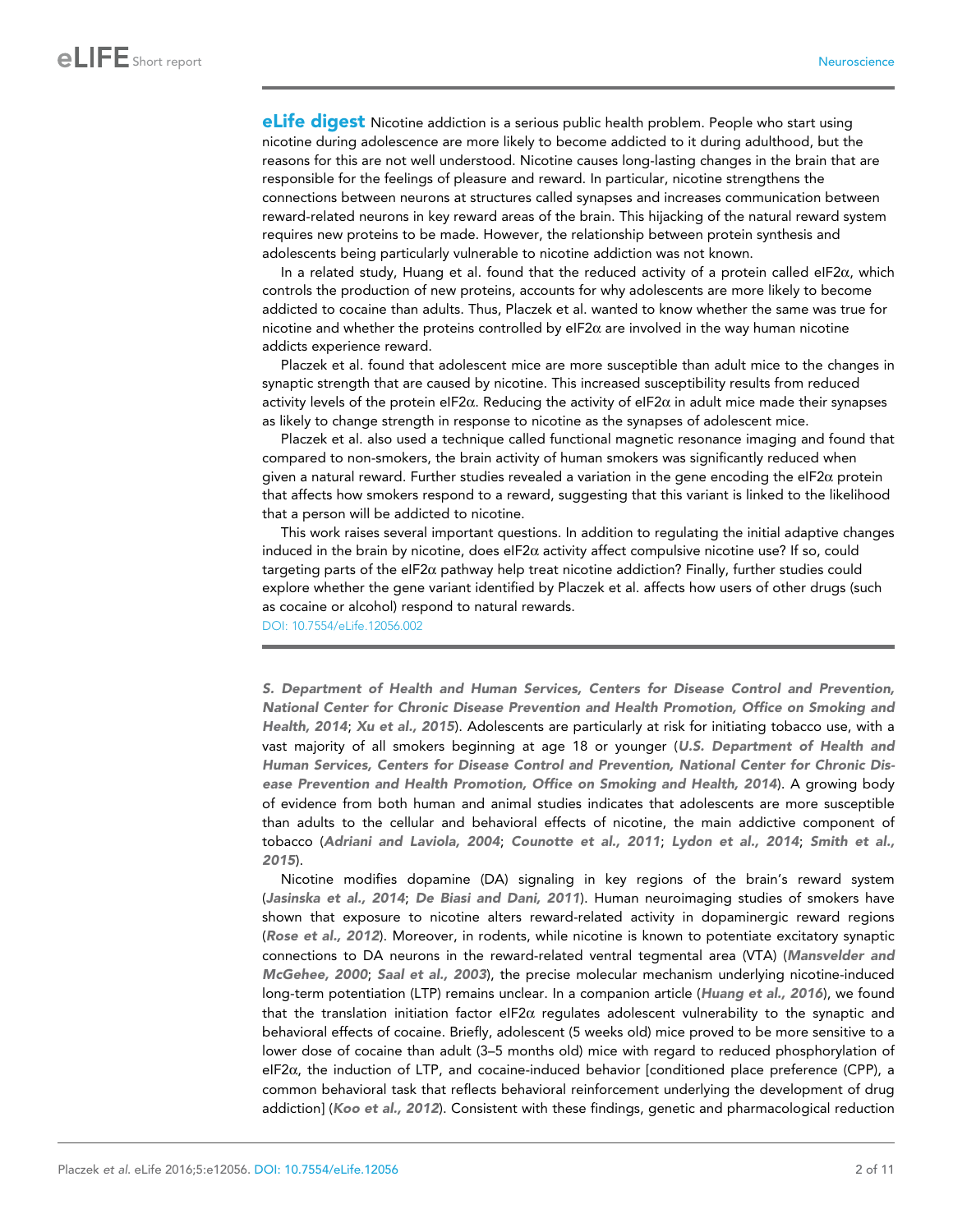in p-eIF2 $\alpha$ -mediated translational control increased the susceptibility of adult mice to the synaptic and behavioral effects of cocaine, making adult mice resemble adolescents in this respect. Furthermore, other drugs of abuse (including nicotine), that are known to induce LTP in the VTA (Saal et al., 2003), also reduced p-eIF2 $\alpha$  in the VTA (Huang et al., 2016), thus highlighting the role of p-eIF2 $\alpha$  as a common effector implicated in the initiation of addictive behavior. In the present study, we found that, like cocaine, mice with reduced p-eIF2 $\alpha$ -mediated translation are more susceptible to nicotine-evoked synaptic potentiation in the VTA. Furthermore, using functional magnetic resonance imaging (fMRI) in humans, we identified a functional genetic variation in the promoter of the Eif2s1 gene encoding eIF2 $\alpha$  that alters brain responses to rewarding stimuli in human tobacco smokers.

# Results and discussion

### Adolescent mice are more susceptible than adult mice to nicotineinduced LTP in VTA DA neurons

In the accompanying study, we found that adolescent mice are more susceptible to cocaine-induced synaptic potentiation in VTA DA neurons. We therefore asked whether this was also true for nicotine. To answer this question, we measured glutamate-mediated excitatory postsynaptic currents (EPSCs) in VTA DA neurons from adolescent (5 weeks old) and adult (3–5 months old) mice 24 hr after single intra-peritoneal (i.p.) injection of either saline or different doses of nicotine. The peak amplitudes of the a-amino-3-hydroxy-5-methyl-4-isoxazolepropionic acid receptor (AMPAR) and N-methyl D-aspartate receptor (NMDAR)-mediated components of the evoked EPSCs (recorded at +40 mV) were isolated and used to calculate the AMPAR/NMDAR ratio as described (Huang et al., 2016). An increase in this ratio was taken as an index of LTP. We found that a relatively low dose of nicotine (0.4 mg/kg i.p.) was sufficient to induce LTP in VTA DA neurons from adolescent mice, but not in adult mice (Figure 1a, b and Figure 1—figure supplement 1). By contrast, a higher dose of nicotine (1.0 mg/kg) was required to elicit comparable LTP in VTA DA neurons from adult mice (Figure 1b and Figure 1—figure supplement 1). Thus, like cocaine, nicotine induces LTP in VTA DA neurons at a significantly lower dose in adolescent mice.

### Like adolescent mice, adult mice with reduced eIF2 $\alpha$ -mediated translational control are more susceptible to nicotine-evoked LTP

In the accompanying article (Huang et al., 2016) we found that a low dose of cocaine reduces phosphorylation of eIF2 $\alpha$  only in the VTA of adolescent mice. To test whether the same is true for nicotine, we injected adolescent and adult mice with a low (0.4 mg/kg) and a relatively high (1 mg/kg) dose of nicotine, respectively. Consistent with our findings with cocaine, we found that a low dose of nicotine (0.4 mg/kg) reduced p-eIF2 $\alpha$  only in the VTA of adolescent mice (Figure 1c, d), whereas a higher dose of nicotine (1 mg/kg) was required to reduce p-eIF2 $\alpha$  in the VTA of adult mice (Figure 1e). Thus, like cocaine, low doses of nicotine selectively reduce  $p$ -eIF2 $\alpha$  in the VTA of adolescent mice, highlighting the involvement of p-eIF2 $\alpha$ -mediated translational control during this period of heightened vulnerability to the effects of drugs of abuse.

Based on these findings, we predicted that adult mice with reduced p-eIF2a-mediated translational control would be more susceptible to the synaptic effects of nicotine. To test this prediction, we injected both adult control and Eif2s1<sup>S/A</sup> mice (in which p-eIF2 $\alpha$  in VTA is reduced by about 50% because the phosphorylation site is mutated to alanine (Huang et al., 2016) with a low dose of nicotine (0.4 mg/kg i.p.). This low dose does not typically induce LTP in adult wild-type (WT) mice (Figure 1b), and as expected, it failed to induce LTP in control WT Eif2s1<sup>S/S</sup> mice (Figure 1f). By contrast, the same low dose of nicotine elicited LTP in adult Eif2s1<sup>S/A</sup> mice (Figure 1f). Thus, like adolescent mice, adult mice with reduced eIF2 $\alpha$  phosphorylation are more susceptible to the synaptic effects of nicotine.

To further support these findings, we used the recently discovered small molecule ISRIB (Sidrauski et al., 2013), which selectively blocks p-elF2 $\alpha$ -mediated translational control (Sidrauski et al., 2013). Briefly, adult WT mice were acutely injected with both ISRIB (2.5 mg/kg) and a low dose of nicotine (0.4 mg/kg) and LTP was recorded in VTA DA neurons 24 hr later. Indeed, a low dose of nicotine (0.4 mg/kg) induced LTP only in adult mice in which p-eIF2a-mediated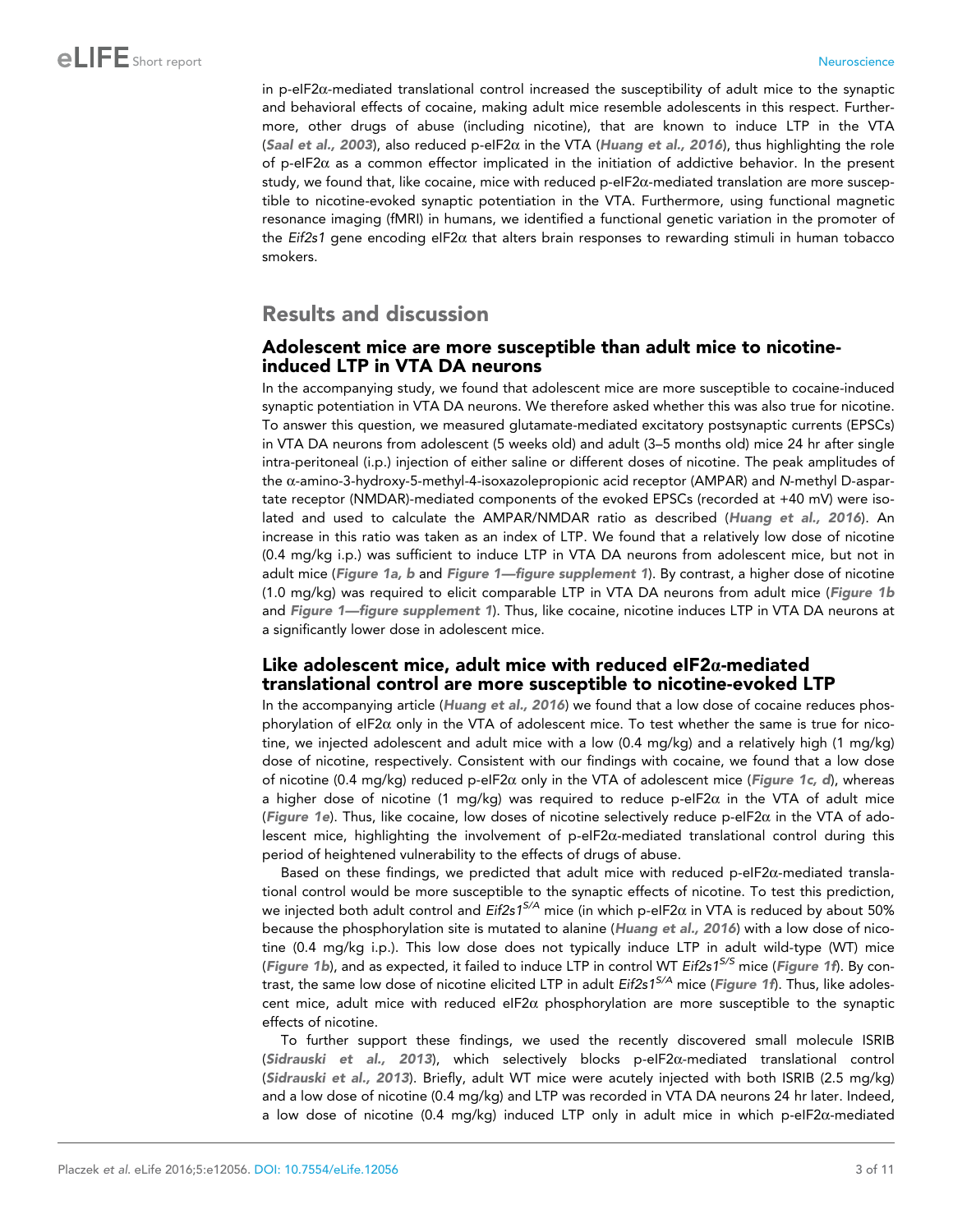

Figure 1. Reduced p-eIF2a-mediated translational control increases the susceptibility to nicotine-induced LTP. (a-b) Left, Representative traces of AMPAR and NMDAR EPSCs recorded from VTA DA neurons 24 hr after i.p. injection of saline or the indicated dose of nicotine. A relatively low dose of nicotine (0.4 mg/kg) induced LTP, shown by an increase in AMPAR/NMDAR ratio in VTA DA neurons (a, Right, P<0.01, n=6,6 saline/0.4 mg/kg nicotine,  $t_{10}$ =4.026) from adolescent mice (5 weeks old), but not in those from adult mice (3–5 months old, b, Right, P=0.802, n=6/7/6 saline/0.4 mg/kg nicotine/ 1.0 mg/kg nicotine, F<sub>2.16</sub>=9.029). A higher dose of nicotine (1.0 mg/kg) was required to increase the AMPAR/NMDAR ratio in VTA DA neurons from adult mice (b, Right, P<0.05 vs. saline or 1.0 mg/kg nicotine, n=6/7/6 saline/0.4 mg/kg nicotine/1.0 mg/kg nicotine,  $F_{2.16}$ =9.029). (c-d) A low dose of nicotine (0.4 mg/kg) reduced p-eIF2 $\alpha$  in the VTA of adolescents (c, P<0.05, n=9/5 saline/0.4 mg/kg nicotine,  $t_{12}=2.479$ ), but not adult mice (d, P=0.5710,  $n=7/11$  saline/0.4 mg/kg nicotine,  $t_{16}=0.5784$ ). (e) A higher dose of nicotine (1 mg/kg) was required to reduce p-eIF2 $\alpha$  in VTA of adult mice (P<0.01,  $n=11/5$  saline/1 mg/kg nicotine,  $t_{14}=3.428$ ). (f) A low dose of nicotine (0.4 mg/kg) failed to induce LTP in VTA DA neurons from adult WT (Eif2s1<sup>S/S</sup>) mice (Left, P=0.964, n=5 per group, t<sub>8</sub>=0.05), but elicited significant LTP in adult Eif2s1<sup>S/A</sup> mice (Right, P=0.003, n=5 per group, t<sub>8</sub>=6.73). (g) A low dose of nicotine (0.4 mg/kg) induced LTP in ISRIB-injected adult mice compared to vehicle-injected mice (P<0.001, n=7/7 nicotine+vehicle/nicotine+ISRIB,  $t_{12}=5.222$ ).

#### DOI: 10.7554/eLife.12056.003

The following figure supplement is available for figure 1:

Figure supplement 1. Adolescent mice are more susceptible than adult mice to nicotine-induced synaptic potentiation. DOI: 10.7554/eLife.12056.004

> translation was blocked pharmacologically with ISRIB (Figure 1g). Hence, like adolescent mice, adult mice with reduced p-eIF2a-mediated translational control are more susceptible to nicotine-induced LTP. Thus, our findings that reducing p-eIF2 $\alpha$ -mediated translational control renders animals more susceptible to the effects of both cocaine (Huang et al., 2016) and nicotine underscores a key role of p-eIF2 $\alpha$  as a common regulator of drug-induced synaptic potentiation and behavior.

#### Polymorphic variation in the Eif2s1 gene affects reward signaling measured by fMRI in human tobacco smokers

Several studies in rodents have shown that certain genes or signaling pathways are implicated in the behavioral effects of drugs of abuse (Robison and Nestler, 2011), but their clinical relevance to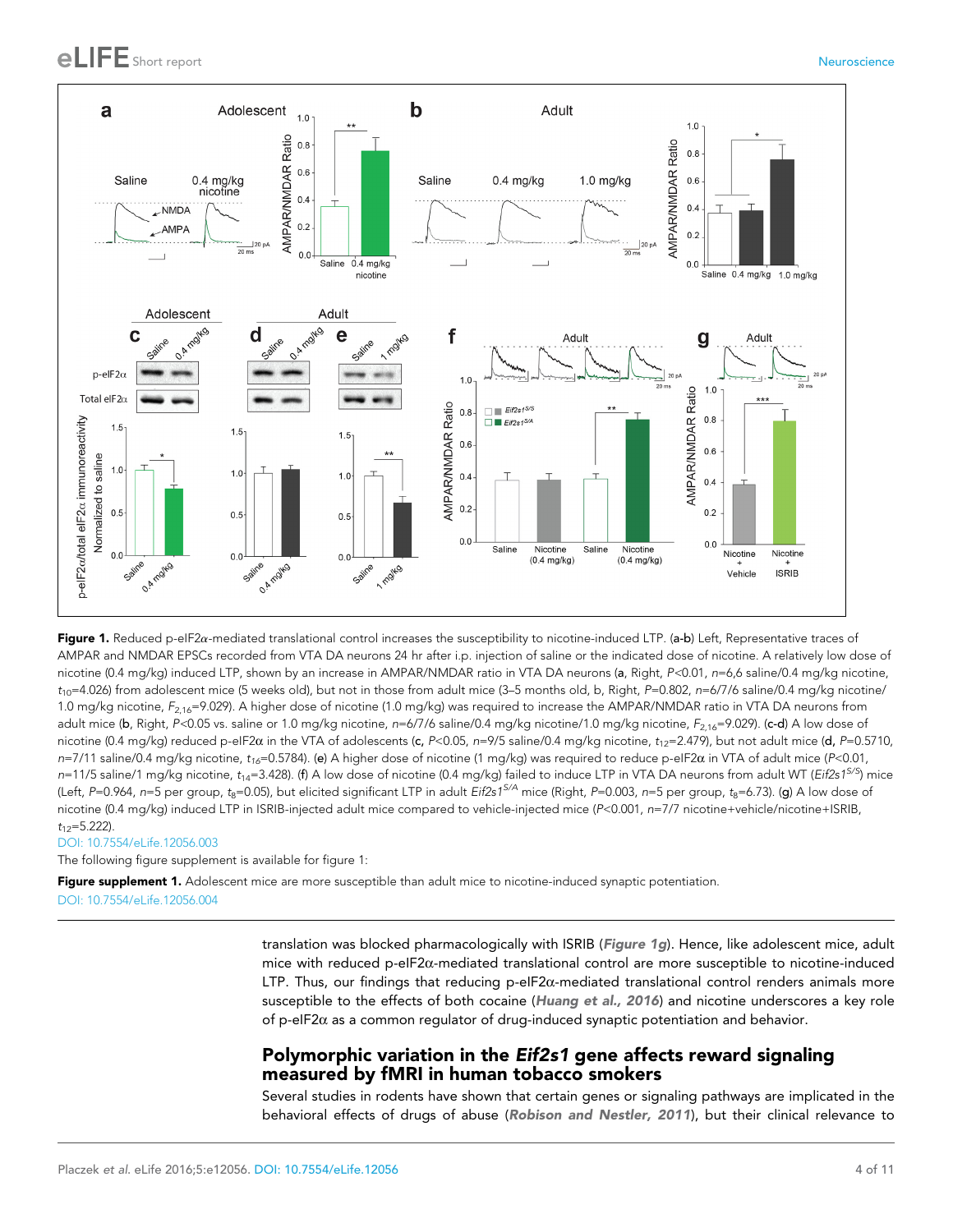humans remains unknown. Because p-eIF2 $\alpha$  crucially regulates drug-induced changes in synaptic strength and behavior in mice, we sought to determine whether single nucleotide polymorphisms  $(SNPs)$  in the eIF2 $\alpha$  signaling pathway could be associated with reward-induced changes in neuronal activity in human smokers. Indeed, by studying specific SNPs chosen on the basis of this hypothesis, we bypassed the problems inherent to large exploratory data analyses and multiple comparisons typical of genome-wide association studies. In this way we increased the chances of finding true effects related to biological processes, while reducing the possibility of false positives.

According to neuroimaging studies, neuronal activity in key reward areas of the human brain is strongly associated with indices of drug use (Rose et al., 2014). We therefore measured rewardmediated activity in the caudate and putamen—brain regions with crucial reward-related functional connections to the VTA (Koob and Volkow, 2010)—of tobacco smokers and non-smokers (Figure 2—figure supplement 1). To elicit reward responses in the fMRI scanner, participants received small (1 mL) squirts of sweet juice orally while functional MRI images of their brains were collected (see Material and Methods and Figure 2—figure supplement 2). Consistent with previous findings in cocaine and tobacco users (Rose et al., 2012; Rose et al., 2014), we observed significantly lower reward-induced activity in the caudate and putamen of smokers (Figure 2a and c), indicating that smokers find sweet drinks less rewarding. More importantly, we identified an SNP (rs10144417) in the Eif2s1 (eIF2 $\alpha$ ) gene that revealed an interaction between genotype and smoking status. While smokers carrying the AG/GG genotype showed lower reward-dependent activity compared with that of the AA smokers, such activity did not differ between non-smokers of both genotypes (Figure 2d). These data indicate that rs10144417 in the Eif2s1 gene is associated with both reward signaling and tobacco use.

In silico analysis revealed that rs10144417 spans a highly conserved region of the Eif2s1 promoter (Figure 2e). To examine the functional effect of the A/G polymorphism (rs10144417) at this site, we measured firefly luciferase reporter activity ex-vivo using a 5 kilobase (kb) segment of the Eif2s1 promoter (Figure 2f). Briefly, human embryonic kidney (HEK293T) cells were co-transfected with a firefly luciferase reporter (Fluc) containing either the A or G variant and a renilla luciferase reporter (Rluc), which was used as a transfection control. We found that, compared to the A variant, the normalized G variant Fluc/Rluc ratio was significantly increased  $\sim$ 40%, Figure 2g), reflecting increased expression of Eif2s1. To determine whether overexpression of Eif2s1 could affect p-eIF2 $\alpha$ –mediated translational control, we co-expressed in HEK293T cells Eif2s1 (Donzé et al., 1995) (Figure 2h), a 5'UTR-Ophn1 firefly luciferase reporter (5'UTR-Ophn1-Fluc; Figure 2i), whose translation is known to be enhanced by conditions that increase p-eIF2 $\alpha$  (Di Prisco et al., 2014), and a renilla Luciferase reporter (Rluc), which was used to calculate the relative Fluc/Rluc translation ratio. Strikingly, increased expression of Eif2s1 significantly reduced the normalized Fluc/Rluc ratio, indicating a significant reduction in translation of Ophn1 mRNA (Figure 2j). Additionally, expression of Eif2s1 selectively reduced 5'UTR-Ophn1-Fluc activity, but had no effect on Rluc activity (data not shown). These data were further supported by our findings that overexpression of Eif2s1 also reduced translation of a 5'UTR-Atf4 firefly luciferase reporter (Figure 2—figure supplement 3), which is typically up-regulated by increased p-eIF2 $\alpha$  (Sidrauski et al., 2013; Lu et al., 2004). Hence, overexpression of the alpha subunit of eIF2 (Eif2s1) reduces p-eIF2 $\alpha$ –mediated translation.

The mechanism by which increased expression of Eif2s1 inhibits p-eIF2 $\alpha$ –mediated translation remains to be determined. Several different mechanisms could be at play. Overexpression of Eif2s1 could affect eIF2a-mediated translation by altering: a) the assembly of eIF2 complex [eIF2 is a heterotrimer consisting of an alpha (encoded by Eif2s1), a beta (encoded by Eif2s2), and a gamma subunit (encoded by Eif2s3), b) the binding of eIF2 to key regulatory proteins (e.g., eIF2B and/or eIF5), or c) by titrating the phosphorylated alpha subunit away from the eIF2 complex. Moreover, overexpression of Eif2s1 could alter the expression of a given eIF2 $\alpha$  kinase or phosphatase. Such compensatory translational homeostatic mechanisms have been observed when the levels of key translation initiation factors (e.g., eIF4E, 4E-BPs, PABP, Paips) are either increased or decreased (Khaleghpour et al., 1999; Yanagiya et al., 2012; Yoshida et al., 2006).

Collectively, our mouse and human data suggest that reduced p-eIF2a-mediated translational control mediates a genetic predisposition to greater risk for drug-induced changes in synaptic strength, which may account for the greater vulnerability of adolescents, even as first time drug users. For instance, mice with reduced eIF2a-mediated translation are more susceptible to nicotineinduced changes in synaptic function. Similarly, smokers carrying the G variant, who also have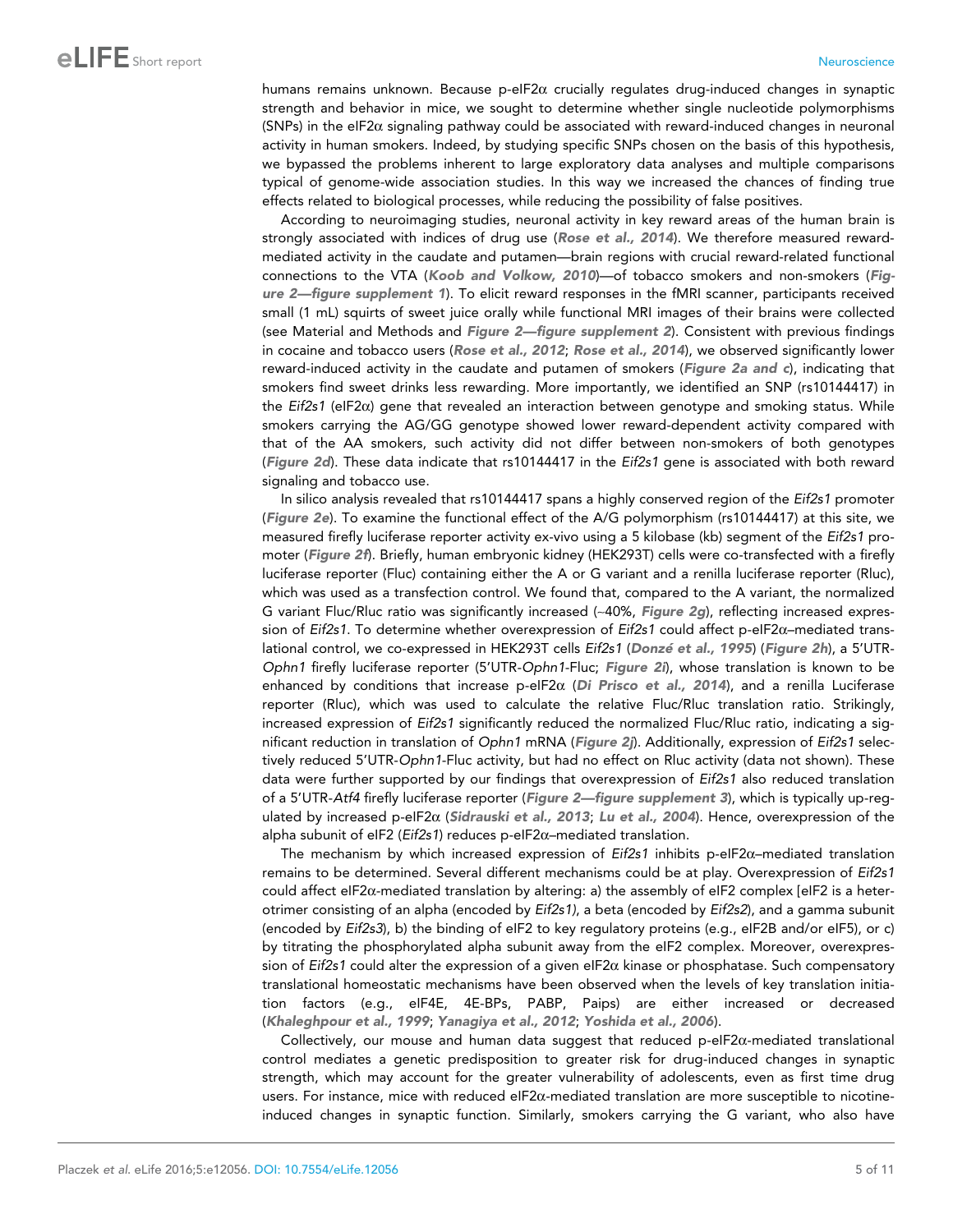

Figure 2. The effect of a single nucleotide polymorphism (SNP) in the promoter of the Eif2s1 gene on reward-dependent striatal activity in human tobacco smokers. (a-c) Reward-related activity in caudate/putamen is lower in smokers than non-smokers (b, P<0.01, n=33/55, t<sub>86</sub>=2.678). (b-c) Transverse (b) and sagittal (c) views of significant fMRI BOLD signal in caudate/putamen of non-smokers compared to smokers in response to juice reward. (d) Interaction between smoking and rs10144417 genotype (P<0.05,  $F_{1.86}$ =5.836). (e) Partial alignment of Eif2s1 promoter sequences in human and related animals. Note high level of nucleotide conservation: the rs10144417 SNP is indicated in blue and the non-conserved nucleotides in red. (f) Schematic of firefly luciferase reporter constructs, in which a 5-kb Eif2s1 promoter fragment containing either the A or G allele was cloned upstream of the firefly luciferase gene in the p15Amp reporter vector. A renilla luciferase reporter was co-transfected with reporters containing the A or G variant and firefly luciferase (Fluc) activity was normalized to renilla (Rluc) activity. (g) Effects of A and G variants of SNP rs10144417 on the transcriptional activity of the Eif2s1 promoter as assessed by a luciferase reporter assay in HEK-293 cells. The data are from three independent experiments (P<0.001,  $n=6$  per group,  $t_{10}=5.405$ ). (h) Western blotting showing that overexpression of Eif2s1 (pRc/CMV-Eif2s1) increased eIF2 $\alpha$  levels compared to control (vector alone pRc/CMV). (i) Diagram of the 5' UTR-Ophn1-Fluc reporter, which consists of the 5'UTR of Ophn1 mRNA fused to the coding region of Firefly luciferase (Fluc). A renilla luciferase (Rluc) reporter vector was co-transfected into HEK293T as a transfection control. (j) Overexpression of Eif2s1 reduced expression of 5' UTR-Ophn1-Fluc (P<0.01, n=6,  $t_{10}$ =3.9425).

DOI: 10.7554/eLife.12056.005

The following figure supplements are available for figure 2:

Figure supplement 1. Demographic information of human participants involved in fMRI studies. DOI: 10.7554/eLife.12056.006

Figure supplement 2. fMRI recording paradigm and reward-stimulus pairing in human smokers.

DOI: 10.7554/eLife.12056.007

Figure supplement 3. ATF4-Luciferase construct design and activity with Eif2s1.

DOI: 10.7554/eLife.12056.008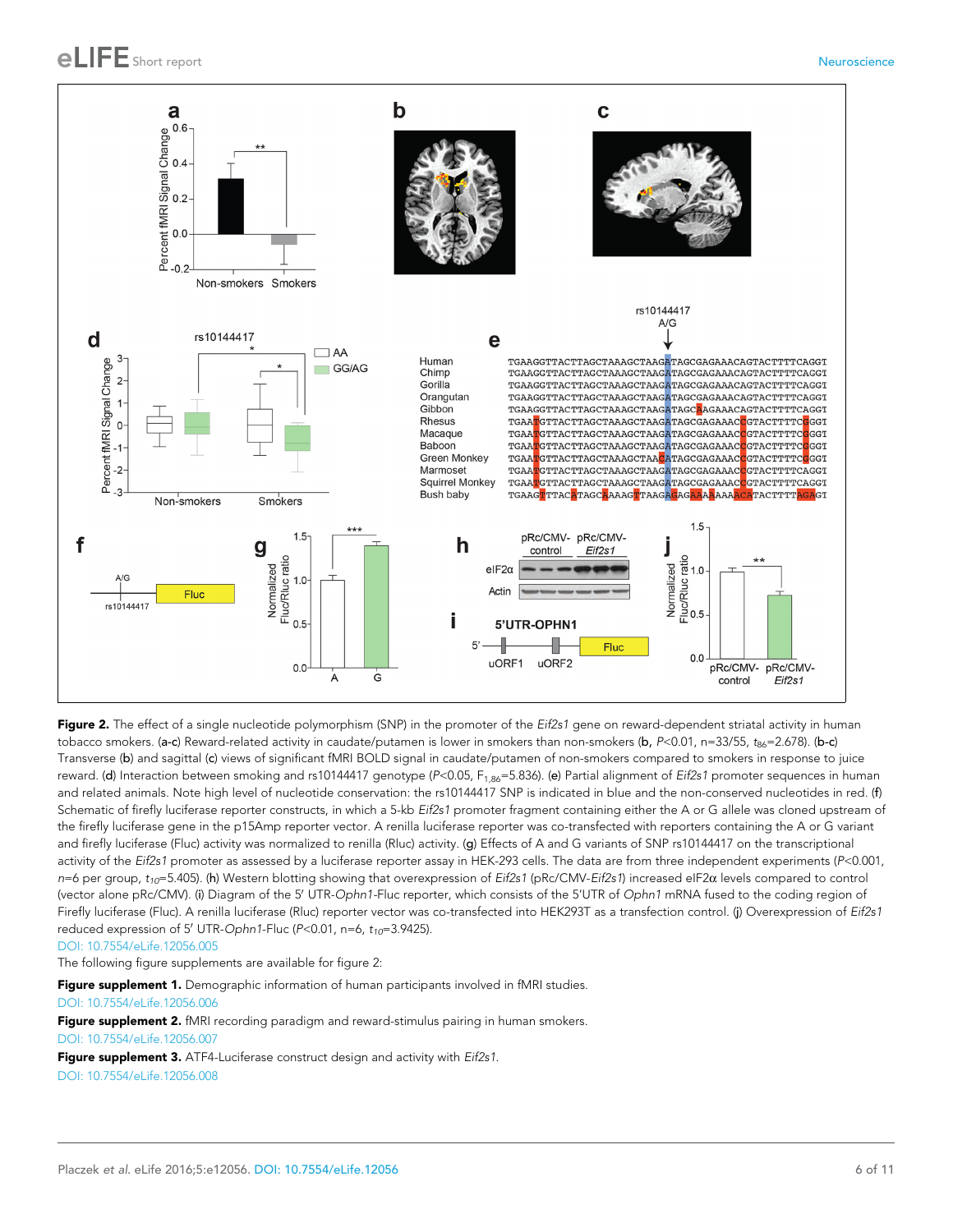reduced eIF2a-mediated translation, show reduced reward-induced activity in the caudate and putamen, suggesting that such individuals are likely to consume more drugs to obtain reward activity comparable to that of non-smokers. Finally, these insights may hold promise for new p-eIF2 $\alpha$ -based approaches to treating drug abuse.

## Materials and methods

#### Mice

All experiments were conducted on male and female mice from the C57BL/6 background. Eif2s1<sup>S/A</sup> mice were previously described (Di Prisco et al., 2014). Mice were kept on a 12h/12 hr light/dark cycle (lights on at 7:00 am) and had access to food and water ad libitum. Animal care and experimental procedures were approved by the institutional animal care and use committee (IACUC) at Baylor College of Medicine, according to NIH Guidelines.

No statistical methods were used to predetermine sample sizes. All sample sizes met the criteria for corresponding statistical tests—our sample sizes are similar to those reported in previous publications (Bellone and Lüscher, 2006; Ungless et al., 2001).

### Drug treatment

Nicotine was dissolved in 0.9% saline and injected at a volume of 5 ml/kg. (-)-Nicotine hydrogen tartrate was obtained from Sigma-Aldrich (St. Louis, MO). ISRIB (provided by P. Walter) was dissolved in DMSO and further diluted in PEG-400 (1:1 ratio) as previously described (Sidrauski et al., 2013). For both electrophysiological and behavioral experiments, ISRIB (2.5 mg/kg) or vehicle (DMSO/PEG-400, 2 ml/kg) was injected 90 min before nicotine or control saline injections.

### Slice electrophysiology

Electrophysiological recordings were performed as previously described (Ungless et al., 2001), investigators blind to genotype. Each electrophysiological experiment was replicated at least three times. Briefly, mice were anesthetized with a mixture of ketamine (100 mg/kg), xylazine (10 mg/kg), and acepromazine (3 mg/kg). Mice were transcardially perfused with an ice-cold, oxygenated solution containing (in mM) NaCl, 120; NaHCO<sub>3</sub>, 25; KCl, 3.3; NaH<sub>2</sub>PO<sub>4</sub>, 1.2; MgCl<sub>2</sub>, 4; CaCl<sub>2</sub>, 1; dextrose, 10; sucrose, 20. Horizontal slices (225-300 µm thick) containing the VTA were cut from the brains of adolescent (5 week old) or adult (3–5 month old) C57BL/6J mice using a vibrating tissue slicer (VF-100 Compresstome, Precisionary Instruments, San Jose, CA, or Leica VT 1000S, Leica Microsystems, Buffalo Grove, IL). Slices were next incubated at 34˚C for 40 min then kept at room temperature for at least 30 min before they were transferred to a recording chamber where they were continuously perfused with artificial cerebrospinal fluid (ACSF) at 32˚C at a flow rate of 2–3 ml/ min. The recording ACSF differed from the cutting solution in regard to the concentration of  $MqCl<sub>2</sub>$  $(1 \text{ mM})$  and CaCl<sub>2</sub>  $(2 \text{ mM})$ . Recording pipettes were made from thin-walled borosilicate glass (TW150F-4, WPI, Sarasota, FL). After filling with intracellular solution (in mM): 117 CsMeSO3; 0.4 EGTA; 20 HEPES; 2.8 NaCl, 2.5 ATP-Mg 2.0; 0.25 GTP-Na; 5 TEA-Cl, adjusted to pH 7.3 with CsOH and 290 mOsmol/l, they had a resistance of 3-5 M $\Omega$ .

Data were obtained with a MultiClamp 700B amplifier, digitized at 20 kHz with a Digidata 1440A, recorded by Clampex 10 and analyzed with Clampfit 10 software (Molecular Devices). The signals were filtered online at 4 kHz with a Bessel low-pass filter. A 2 mV hyperpolarizing pulse was applied before each EPSC to evaluate the input and access resistance (Ra). Data were discarded when Ra was either unstable or greater than 25 M $\Omega$ , holding current was > 200 pA, input resistance dropped > 20% during the recording, or baseline EPSCs changed by > 10%. Traces illustrated in Figures are averages of 10–15 consecutive traces.

After establishing a gigaohm seal  $(> 2 \text{ G}\Omega)$  and recording stable spontaneous firing in cellattached voltage clamp mode (at -70 mV holding potential), cell phenotype was determined by measuring the width of the action potential (Ford et al., 2006). AMPAR/NMDAR ratios were calculated as previously described (Ungless et al., 2001). Briefly, neurons were voltage-clamped at +40 mV until the holding current stabilized (at < 200 pA). Monosynaptic EPSCs were evoked at 0.05 Hz with a bipolar stimulating electrode placed 50–150  $\mu$ m rostral to the lateral VTA. Picrotoxin (100  $\mu$ M) was added to the recording ACSF to block  $GABA_AR$ -mediated IPSCs. After recording the dual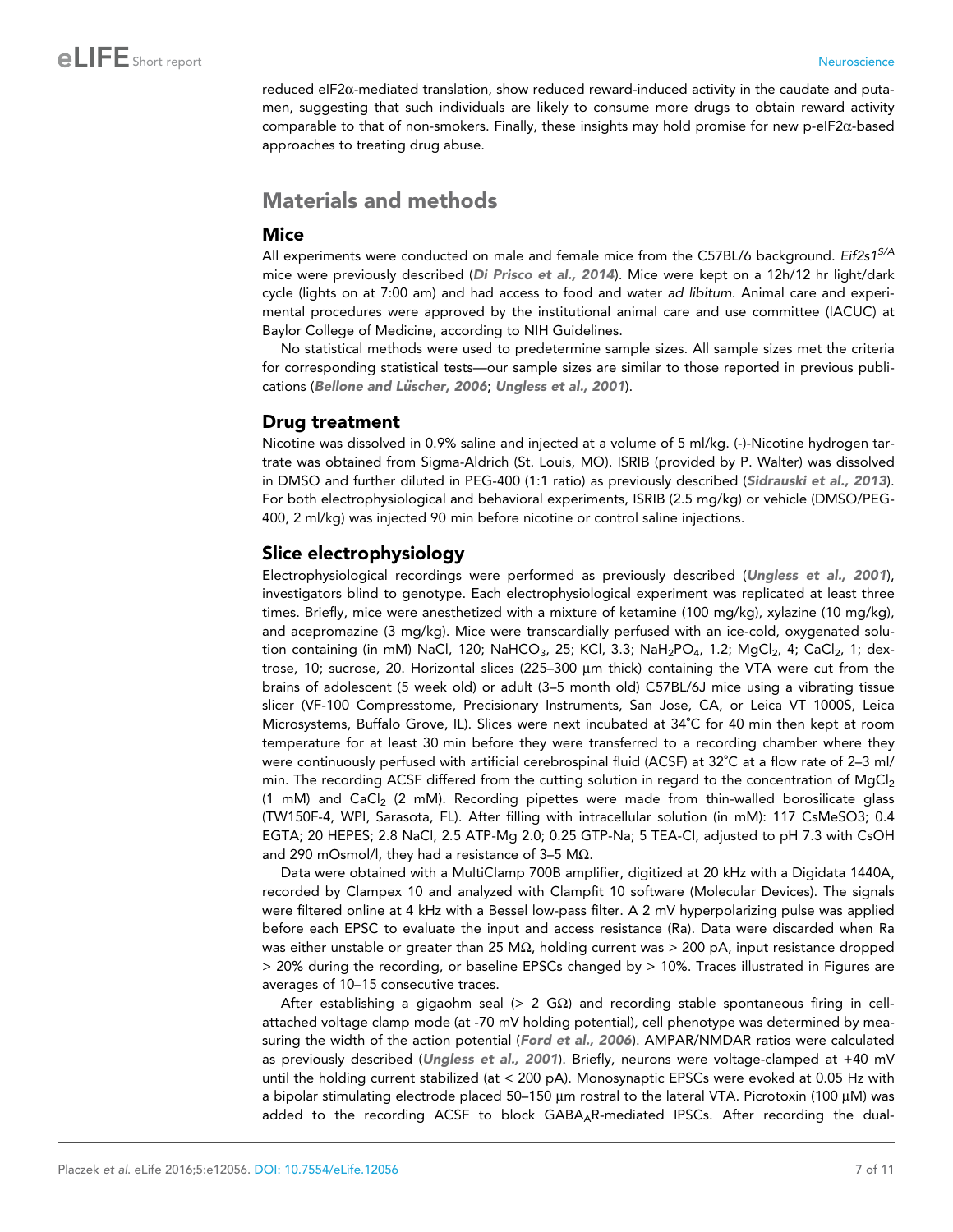component EPSC, DL-AP5 (100  $\mu$ M) was bath-applied for 10 min to remove the NMDAR component, which was then obtained by offline subtraction of the remaining AMPAR component from the original EPSC. The peak amplitudes of the isolated components were used to calculate the AMPAR/ NMDAR ratios. Picrotoxin and DL-AP5 were purchased from Tocris Bioscience and all other reagents and experimental compounds were obtained from Sigma-Aldrich.

#### Plasmid construction, transfection and luciferase assay

The Eif2s1 promoter region was cloned out of human BAC RP11-713C11 using primers 5' sense 5'-ATTCGCGAGGGAAAGATTTCAATTC-3', and antisense 5'-TCTGCAATTTAAACAAAAGAATTAAG-TAAGT-3'. The firefly luciferase was amplified from Luciferase-pcDNA3 (Promega, Madison, WI) using the sense primer 5'-ACTTACTTAATTCTTTTGTTTAAATTGCAGAATGGAAGACGCCAAAAAC-ATAAAG3' and antisense primer 5'-ACATTTCCCCGAAAAGTGCCACCTGCCATAGAGCCCACCGC-ATCCCCAG-3'. The p15a\_Amp was amplified from pWSTK6 using sense primer 5'- CAGGTGGCACTTTTCGGGGAAATGT-3' and antisense primer 5'-GAATTGAAATCTTTCCCTCGCG-AATGCTAGCGGAGTGTATACTGGCTTAC-3'. All three fragments were Gibson cloned and confirmed by DNA sequencing. The resulting plasmid (Eif2s1-A-luc) carries the A in the SNP rs101444417 position up-stream of firefly luciferase. In a mutagenesis reaction using the Eif2s1-A-luc plasmid as template and sense primer 5'-GGTTACTTAGCTAAAGCTAAGGTAGCGAGAAACAGTA-CTTTTCAG-3' and antisense primer 5'-CCTGAAAAGTACTGTTTCTCGCTACCTTAGCTTTAGCTAA-GTAACC-3', we generated a clone (Eif2s1-G-luc) containing the G in the SNP rs101444417 position up-stream of firefly luciferase. HEK293T cells (a widely used human cell line) were grown in 24-well plates in Gibco DMEM+Glutamax (Life Technologies) supplemented with 10% FBS, 100 units of Pen/ Strep per ml. Eif2s1-G-luc and Eif2s1-A-luc were co-transfected with a renilla luciferase (Rluc) plasmid pRL-TK (Promega, Madison, WI) into HEK293T cells at 50–80% confluency using Lipofectomine LTX plus (Life Technologies). pRc/CMV and pRc/CMV-eIF2s1 vectors, which were previously reported (Donzé et al., 1995), were co-transfected with 5'UTR-Ophn1-Fluc and RLuc into HEK293T, as described above. Similarly 5'UTR-Atf4-Fluc (Sidrauski et al., 2013) was co-transfected with RLuc into HEK293T cells. 24 hr after transfection, cell extracts were prepared in passive lysis buffer and samples were collected in pre-chilled microcentrifuge tubes and lysed in homogenizing buffer [200 mM HEPES, 50 mM NaCl, 10% Glycerol, 1% Triton X-100, 1 mM EDTA, 50 mM NaF, 2 mM Na<sub>3</sub>VO<sub>4</sub>, 25 mM β-glycerophosphate, and EDTA-free complete ULTRA tablets (Roche, Indianapolis, IN)].

#### Human functional MRI data

All procedures were approved by Baylor College of Medicine Internal Review Board. Smokers and non-smokers were recruited from the Houston metropolitan area via fliers, newspaper, and internet advertisements and received a small monetary compensation. All participants were pre-screened to rule out non-tobacco substance dependence or MRI contraindications (e.g. head injuries, foreign metal in the body, claustrophobia, or pregnancy). Smokers currently seeking cessation treatment were also excluded. Smoking history and dependence were evaluated using the Fagerström Test for Nicotine Dependence (FTND) (Heatherton et al., 1991), Shiffman-Jarvik Withdrawal Questionnaire (SJWQ) (Shiffman and Jarvik, 1976), and the Positive and Negative Affect Schedule (PANAS) (Watson and Clark, 1994). All participants read and signed an Informed Consent to participate in this research protocol.

No statistical methods were used to predetermine sample sizes but sample sizes were similar to those previously reported (Rose et al., 2012; Salas et al., 2010). The subjects were either smokers ( $n=35$ , average age=43.26 years  $\pm$  12.19 years, 77.1% males, 22.9% females, smoking at least 10-15 cigarettes per day and had smoked for at least the past year) or non-smokers (n=54, average age=31.37 ± 11.60 years, 44.4% males 55.5% females, lifetime incidence of smoking less than 50 cigarettes or no cigarettes for the last year). For more information on participant demographic, see Figure 2—figure supplement 1.

Participants were scanned in 3T Siemens Trio scanners in the Center for Advanced MRI at Baylor College of Medicine. Structural MPRAGE images were collected as 160  $1 \times 1 \times 1$  mm axial slices (TE=2.66 ms, TR=1200 ms, flip angle=12°, 256  $\times$  256 matrix) while functional images were collected as 2x2x2 mm epi scans (TR 2 s, TE 40 ms) over a 44 mm "slab" covering the regions of interest. Light-juice pairings were presented during functional scanning using ePrime software (Psychology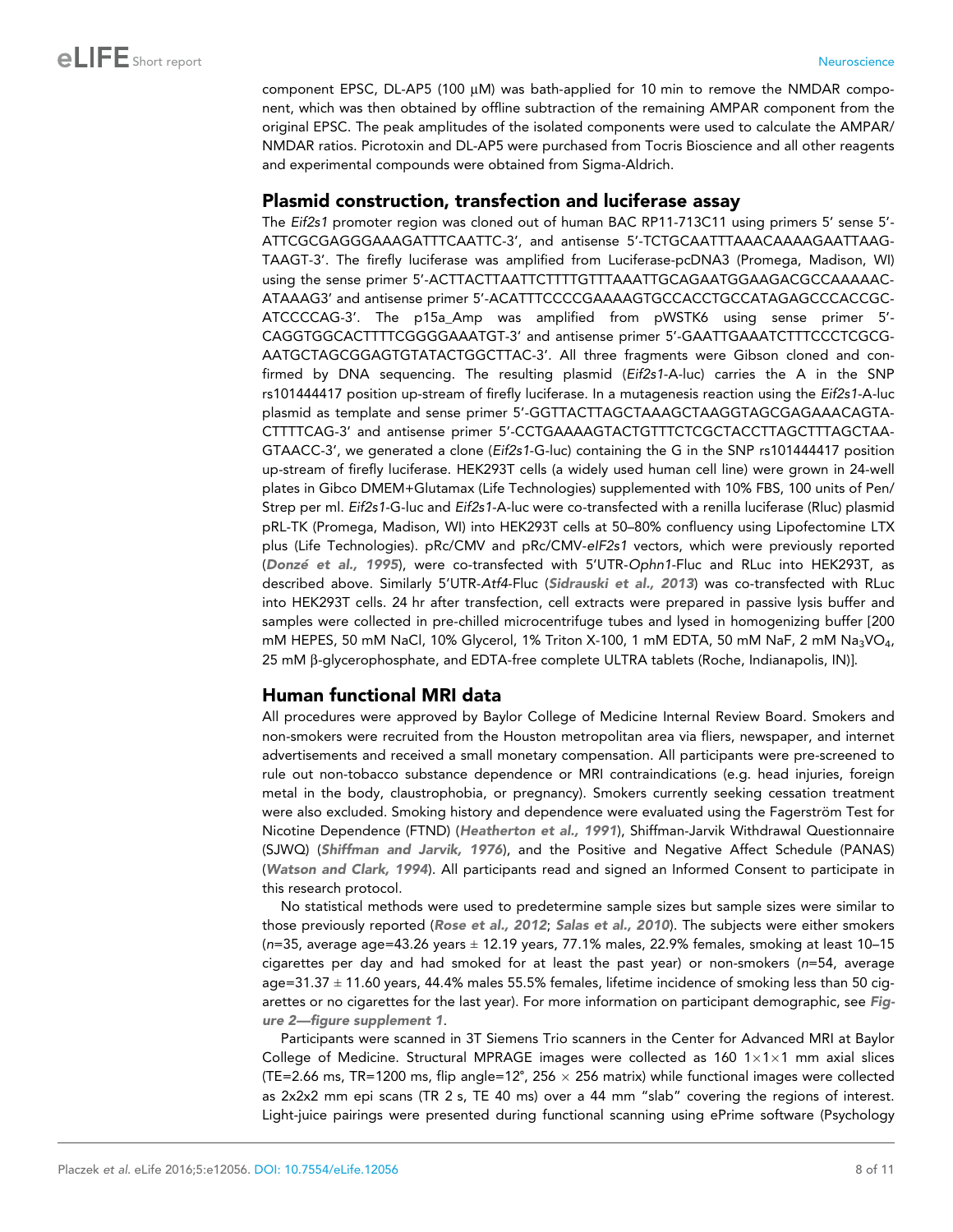Software Tools, Sharpsburg, PA). For each of a maximum of 55 light-juice pairings, a Standard Infuse/Withdraw Harvard 33 Twin Syringe Pump (Harvard Apparatus, Holliston, MA) delivered 1 mL of juice 7s after a light cue. Prior to scanning, participants were given a choice of sugar-free sweet drinks (such as lemonade, iced tea with peach or fruit punch, and the preferred juice was given during scanning). fMRI data were analyzed using a standard AFNI processing stream (Cox, 1996). Briefly, the first four TRs were removed to establish a stable baseline. Data were then corrected for slice-time acquisition (3dTshift), aligned to the first image and measured for motion (3dvolreg), registered to the high resolution MPRAGE, and transformed to MNI space using a single spatial transform (@auto\_tlrc, 3dAllineate). A 4.5 mm smoothing kernel was applied in 3dmerge and submitted to a General Linear Model (GLM) regression in 3dDeconvolve. GLM regressors for linear, quadratic, and cubic linear trends; x, y, z, roll, pitch, and yaw motion parameters; and the two stimulus conditions: visual cue and juice reward were included. An analysis of the interaction between smoker/nonsmoker group and genotype (e.g. rs10144417 AA vs. GG/AG) was performed using a 3D multivariate model (3dMVM) and family-wise error correction. The percent signal change in BOLD activation for individual subjects was extracted from caudate and putamen regions of interest (ROIs) and restricted to those voxels identified as having a P<0.05 and alpha<0.05 in the multivariate model of group by genotype interaction. No effect of age, number of years smoking, average number of cigarettes per day, gender, or ethnicity was observed in the fMRI analysis.

### Human genotype

DNA was isolated from buccal swabs and genotyping was completed using Illumina (San Diego, CA) HumanOmniExpress-12 v1.1 BeadChip arrays (cat# WG-312-1120) containing approximately 741K SNPs. Genomic DNA (200 ng) from each sample was processed following Illumina's Infinium HD Ultra Assay protocol. BeadChip images were captured using Illumina iScan System. The Illumina chip contained the Eif2s1 rs10144417 SNP (Global minor allele frequency MAF:0.2993). fMRI activity was studied according to the genotype of analyzed subjects. Subjects with AG and GG genotypes were pooled for analysis and compared to subjects with the AA genotype using AFNI's statistical software.

### Statistical analyses

All data are presented as mean  $\pm$  s.e.m. Statistical analyses were performed with SigmaPlot (Systat Software). Data distribution normality and homogeneity of variance were assessed by Shapiro-Wilk and Levene tests, respectively. The statistics were based on the two-sided Student's t test, or oneor two-way ANOVA with Tukey's HSD (or HSD for unequal sample sizes where appropriate) to correct for multiple post hoc comparisons. Within-groups variation is indicated by standard errors of the mean of each distribution, which are depicted in the graphs as error bars. P<0.05 was considered significant (\*P<0.05, \*\*P<0.01, \*\*\*P<0.001, \*\*\*\*P<0.0001).

## Acknowledgements

We thank Hongyi Zhou for assisting in the maintenance of the mouse colony and members of the Costa-Mattioli laboratory for comments on the manuscript. This work was supported by grants from the National Institutes of Health to MCM (NIMH 096816, NINDS 076708), JD (NIDA DA09411 and NINDS NS21229) and RS (NIDA026539 and NIDA09167) and from the VA to RS (VHA5I01CX000994). PW is an Investigator of the Howard Hughes Medical Institute.

# Additional information

| <b>Funding</b>                                                |                        |                                     |
|---------------------------------------------------------------|------------------------|-------------------------------------|
| <b>Funder</b>                                                 | Grant reference number | Author                              |
| National Institute of Mental<br>Health                        | MH096816               | Mauro Costa-Mattioli                |
| National Institute of<br>Neurological Disorders and<br>Stroke | NS076708, NS21229      | John A Dani<br>Mauro Costa-Mattioli |

#### Placzek et al. eLife 2016;5:e12056. DOI: 10.7554/eLife.12056 9 of 11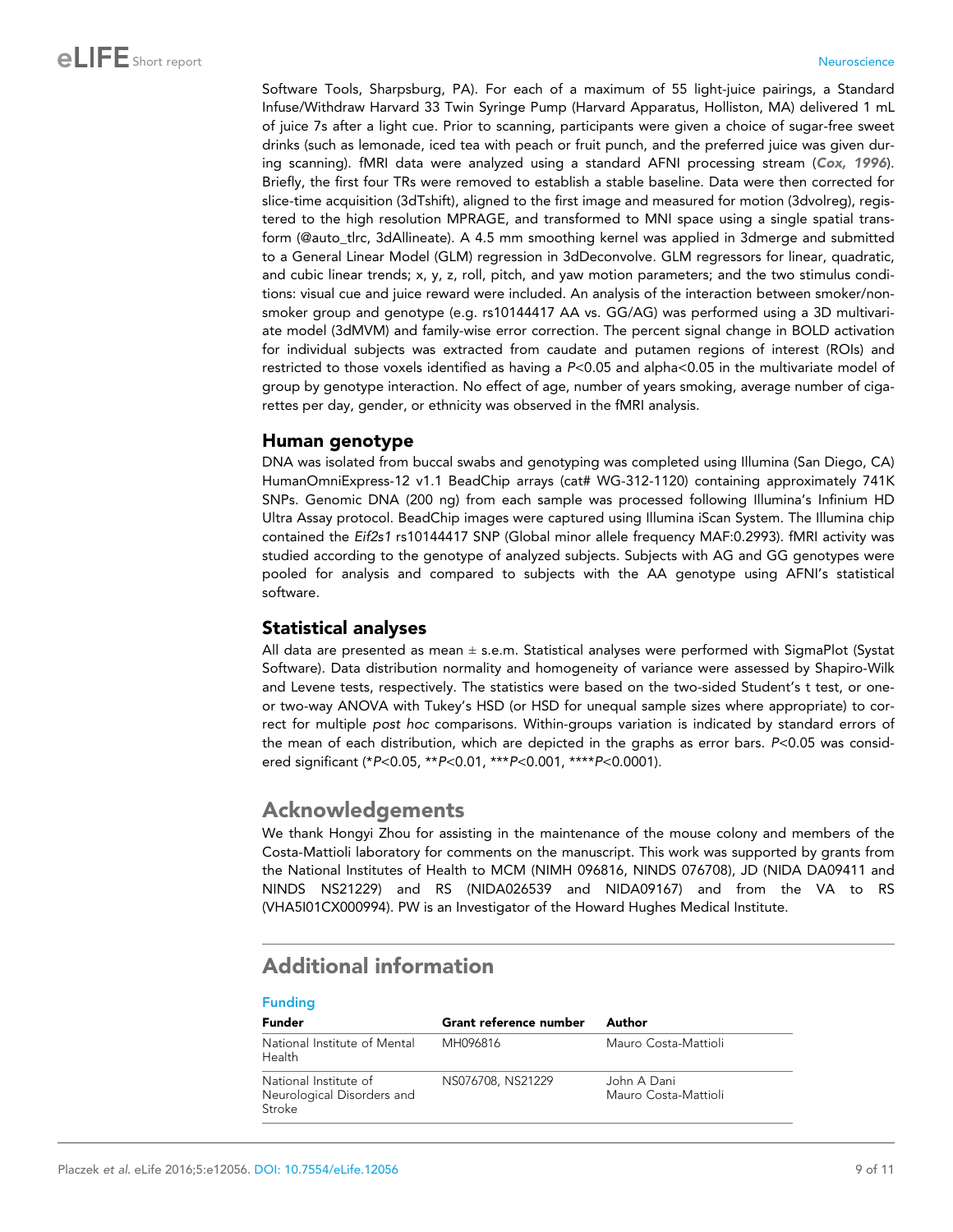| National Institute on Drug<br>Abuse                    | DA09411, DA026539,<br>DA09167 | John A Dani<br>Ramiro Salas |
|--------------------------------------------------------|-------------------------------|-----------------------------|
| Howard Hughes Medical<br>Institute                     | <b>PW</b>                     | Peter Walter                |
| U.S. Department of Veterans VHA5I01CX000994<br>Affairs |                               | Ramiro Salas                |

The funders had no role in study design, data collection and interpretation, or the decision to submit the work for publication.

#### Author contributions

ANP, Designed and performed electrophysiological experiments and wrote the manuscript, Conception and design, Acquisition of data, Analysis and interpretation of data, Drafting or revising the article; DLM, Designed and performed fMRI experiments, Conception and design, Analysis and interpretation of data; SK, Designed and performed luciferase experiments and immunoblotting experiments, Conception and design, Acquisition of data; GVDP, Performed electrophysiological experiments, Acquisition of data; WH, Design initial experiments on drugs of abuse and p-eIF2 $\alpha$ phosphorylation, Conception and design; CS, Contributed to discussion of the project, Drafting or revising the article; KK, PW, Contributed to in-depth discussion of the project and editing of the manuscript, Drafting or revising the article; CLA, Performed human genotyping, Acquisition of data; RR, Helped with the luciferase experiments, Acquisition of data; JAD, Contributed to in-depth discussion of the project, Conception and design; RS, Analyzed the fMRI data and wrote the manuscript, Analysis and interpretation of data, Drafting or revising the article; MCM, Designed experiments and wrote the manuscript, Conception and design, Analysis and interpretation of data, Drafting or revising the article

#### Author ORCIDs

Mauro Costa-Mattioli, Dhttp://orcid.org/0000-0002-9809-4732

#### **Ethics**

Human subjects: All procedures were approved by Baylor College of Medicine Internal Review Board (IRB, H-27725). Participants were recruited for the study and received a small monetary compensation. All participants read and signed an Informed Consent to participate in this research protocol. Animal experimentation: Animal care and experimental procedures were approved by the institutional animal care and use committee (IACUC) at Baylor College of Medicine (IACUC, AN-5068) according to NIH Guidelines.

#### References

Adriani W, Laviola G. 2004. Windows of vulnerability to psychopathology and therapeutic strategy in the adolescent rodent model. Behavioural Pharmacology 15:341–352. doi: 10.1097/00008877-200409000-00005

Bellone C, Lüscher C. 2006. Cocaine triggered AMPA receptor redistribution is reversed in vivo by mGluRdependent long-term depression. Nature Neuroscience 9:636–641. doi: 10.1038/nn1682

Counotte DS, Goriounova NA, Li KW, Loos M, van der Schors RC, Schetters D, Schoffelmeer AN, Smit AB, Mansvelder HD, Pattij T, Spijker S. 2011. Lasting synaptic changes underlie attention deficits caused by nicotine exposure during adolescence. Nature Neuroscience 14:417–419. doi: 10.1038/nn.2770

Cox RW. 1996. AFNI: software for analysis and visualization of functional magnetic resonance neuroimages. Computers and Biomedical Research, an International Journal 29:162–173. doi: 10.1006/cbmr.1996.0014

De Biasi M, Dani JA. 2011. Reward, addiction, withdrawal to nicotine. Annual Review of Neuroscience 34:105– 130. doi: 10.1146/annurev-neuro-061010-113734

Di Prisco GV, Huang W, Buffington SA, Hsu CC, Bonnen PE, Placzek AN, Sidrauski C, Krnjević K, Kaufman RJ, Walter P, Costa-Mattioli M. 2014. Translational control of mGluR-dependent long-term depression and objectplace learning by eIF2 $\alpha$ . Nature Neuroscience 17:1073–1082. doi: 10.1038/nn.3754

Donzé O, Jagus R, Koromilas AE, Hershey JW, Sonenberg N. 1995. Abrogation of translation initiation factor eIF-2 phosphorylation causes malignant transformation of NIH 3T3 cells. The EMBO Journal 14:3828–3834.

Ford CP, Mark GP, Williams JT. 2006. Properties and opioid inhibition of mesolimbic dopamine neurons vary according to target location. The Journal of Neuroscience 26:2788-2797. doi: 10.1523/JNEUROSCI.4331-05. 2006